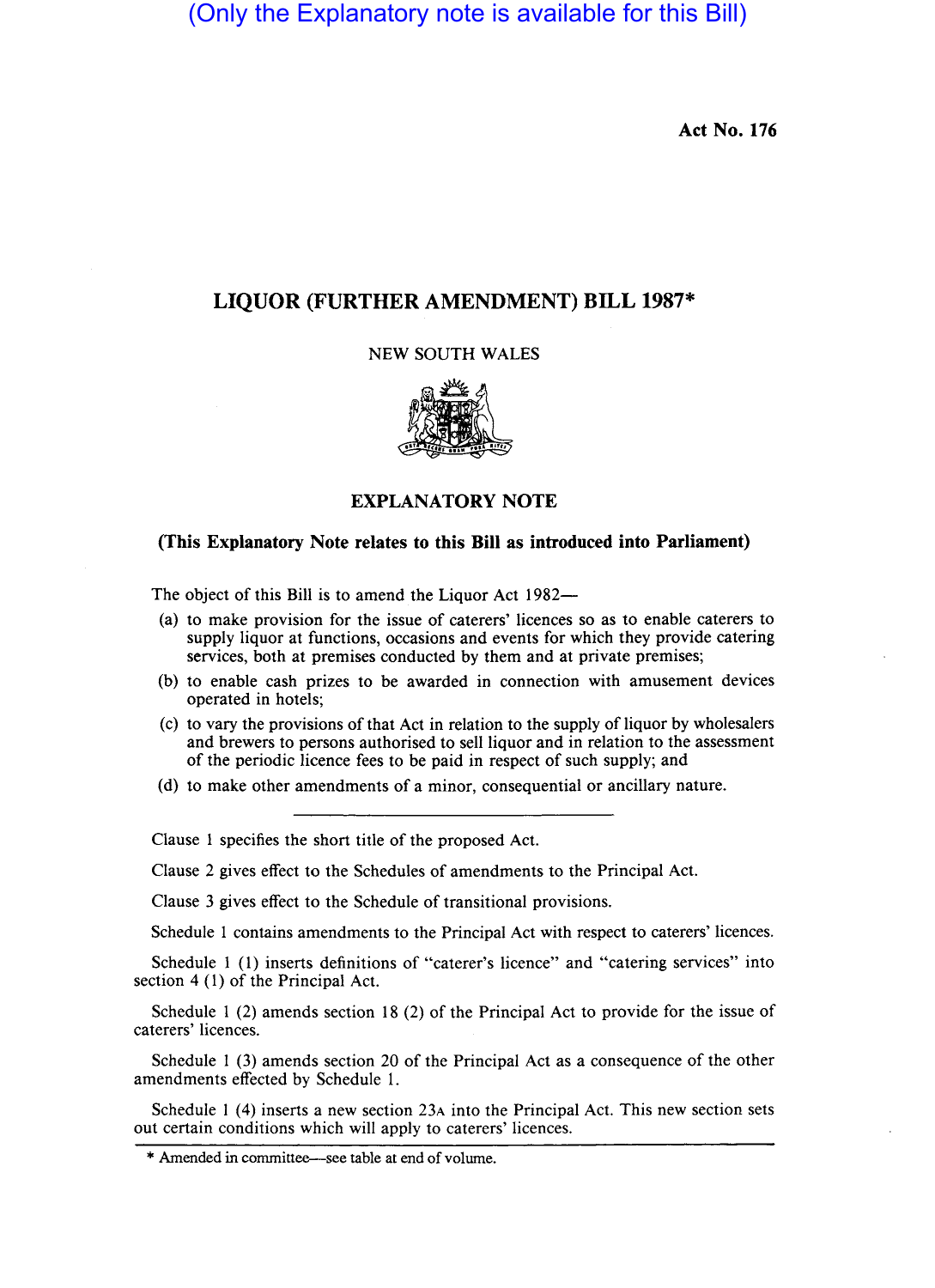Schedule 1 (5) inserts a new section 358 into the Principal Act. This new section fixes the hours between which liquor may be sold or supplied pursuant to a caterer's licence.

Schedule 1  $(6)$  amends section 36 of the Principal Act to ensure that an application for a caterer's licence may not be made in respect of a vessel or an aircraft and to ensure that an application for a new caterer's licence may not be made in relation to premises for which an earlier caterer's licence has been cancelled during the period of 2 years following the cancellation.

Schedule 1 (7) inserts a new section 548 into the Principal Act. This new section sets out the requirements that must be satisfied before a caterer's licence may be granted.

Schedule 1  $(8)$  amends section 56 of the Principal Act to provide for a fee of \$1,000 for the grant of a caterer's licence.

Schedule 1 (9) amends section 81 of the Principal Act to enable certain deductions to be made in respect of caterers' licences in the assessment of the periodic licence fees payable in respect of those licences.

Schedule 2 contains miscellaneous amendments to the Principal Act.

Schedule 2 (I) amends the definition of "person authorised to sell liquor" in section 4 (1) of the Principal Act to enable the regulations under that Act to prescribe persons and classes of persons for the purposes of that definition.

Schedule 2 (2), (3) and (4) (a) and (b) amend sections 20, 20 $\alpha$  and 21 $\alpha$  of the Principal Act to enable the Liquor Administration Board to deal with certain matters that are currently dealt with by the Licensing Court.

Schedule 2 (4) (c)–(g) amend section 21 $\alpha$  of the Principal Act to enable cash prizes to be awarded in connection with amusement devices operated in hotels.

Schedule 2 (5) amends section 37A of the Principal Act as a consequence of the amendments made to the Principal Act by the Liquor (Amusement Devices) Amendment Act 1986.

Schedule 2 (6) amends section 38 of the Principal Act to require an application for an amusement device seller's licence to be accompanied by an affidavit of a kind referred to in that section.

Schedule 2 (7) amends section 53 of the Principal Act to ensure that an application for an on-licence relating to a restaurant shall not be granted unless the sanitary facilities that the premises of the restaurant are required to have are situated within the premises.

Schedule 2 (8) amends section 56 of the Principal Act to enable the Liquor Administration Board to deal with certain matters that are currently dealt with by the Licensing Court.

Schedule 2 (9) amends section 80 of the Principal Act in relation to the periodic licence fees payable by wholesalers and brewers who sell liquor to persons authorised to sell liquor.

Schedule 2 (10) inserts new sections Il0A and 1108 into the Principal Act. The effect of these sections is to give inspectors and other persons powers of entry and inspection similar to those that apply to registered clubs under the Registered Clubs Act 1976.

Schedule 2 (11) amends section 1388 of the Principal Act to restrict the right of amusement device dealers to use components of old amusement devices in the manufacture or assembly of new amusement devices.